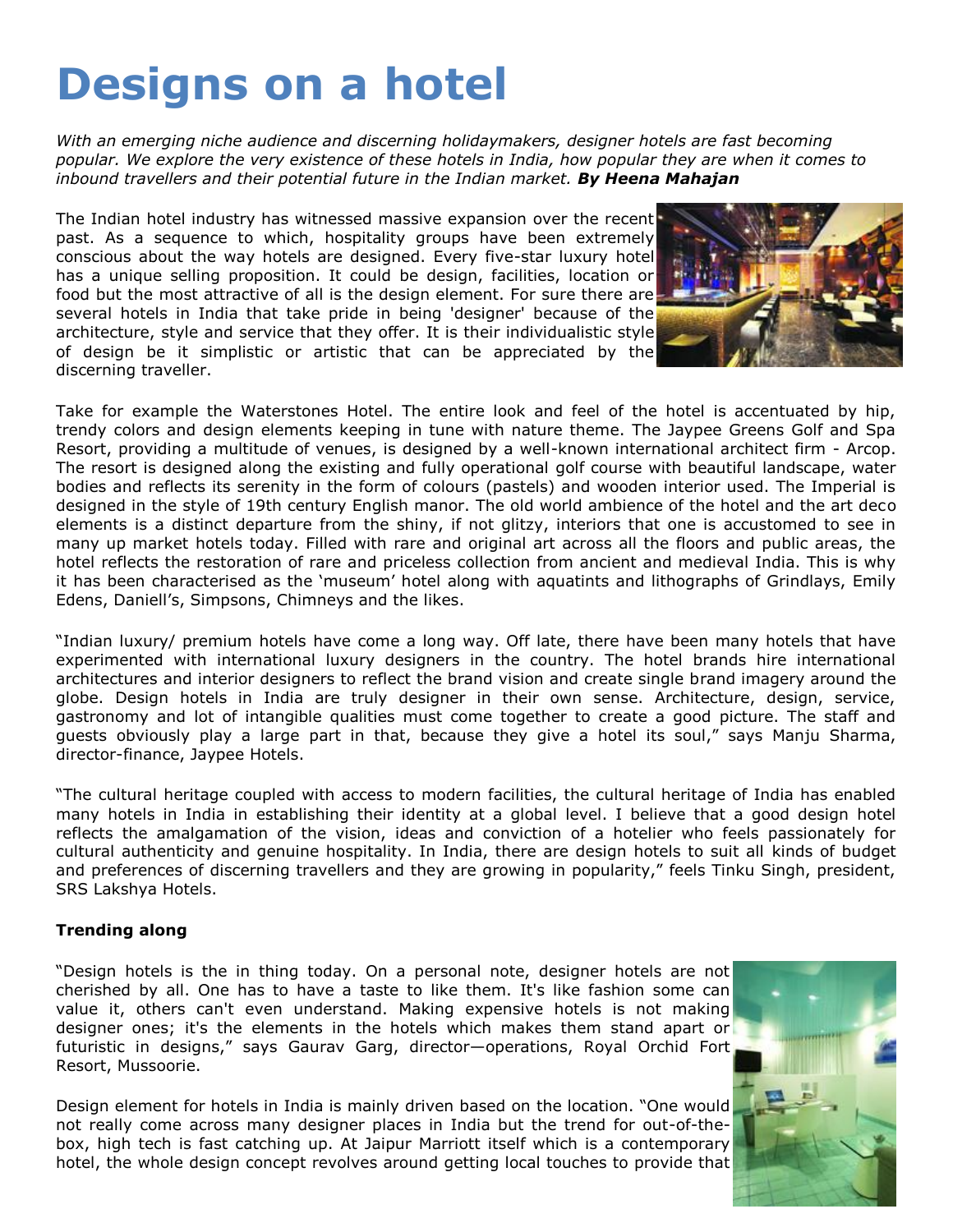extra experience. In today's scenario designer hotels are synonyms to using imported marble, swish light fixtures, suave artifacts, imported linen and world class techno savvy equipments to make the whole experience a little more exciting and engaging," says Bhaskar Suri, executive housekeeper, Jaipur Mariott.

The term designer hotels originated from North America and UK and were used to describe hotels offering luxury facilities of varying sizes in unique or intimate settings with full service accommodations. "There have been quite a lot of hotels in India which project themselves as designer hotels but there are hardly a few that make the grade. Design hotels require a lot of research, thinking and imagination which is imbibed right from the conceptualisation stages. A lot of focus has to be placed on every small element and the minutest facets to create the designer feel. These minute elements which go a long way in creating the 'wow' factor is what makes a design hotel designer," explains Sampreeth Kotian, general manager, Le Sutra.

### **Key elements**

Many hotels make a mistake of assuming that having royal exteriors and exotic interiors is all that there is to design hotels. Whereas, it is all about flawless execution of a theme and extending it to deliver an exclusively individual, aesthetic and service-driven experience. A good design hotel reflects the amalgamation of the vision, ideas and conviction of a hotelier who is someone who feels passionately for cultural authenticity and genuine hospitality. As such, the true essence of a design hotel is more in what it projects rather than just having plush furniture. Be it an antique property or a newly developed theme based design hotel, the winners are the ones that are able to connect with the guests with the right combination. The constituent elements may include a holistic concept that is not only well executed but also carried forward on a day-to-day basis, the hotel's location and local integration, quality of food and beverage and corporate ethics. All the elements should be in perfect harmony with each other for the design hotel to be truly designer.

For Bruno Loosli, CEO, Waterstones Hotel of Mars Enterprises, some of the basic elements of a classic design hotel would be luxurious amenities with a blend of impeccable hospitality matched with awe inspiring decor. "A place which shows its character through its design and understanding of the needs of a seasoned traveller," he says. A design hotel is designed to bring beauty and luxury to your journey without losing out on functionality. Another important aspect that Loosli throws light on is the F&B offering which have transformed the notion of what hotel's dining and bar ought to be.

The concept, aesthetics, welcoming homely feel, friendly atmosphere, unique themes, artifacts and 'wow' elements together form the key elements that make a design hotel. If any one of the aforementioned elements are missing, the overall effect of a design hotel would leave something to be desired.

#### **Preference matters**

Though designer hotels are a new trend in the hospitality industry, they have almost marked a degree of excellency in the hospitality industry globally. As globalisation continues with the forever changing lifestyle of the travellers, there is an urge for designers to have new innovations of hotel designs for hoteliers to succeed in a highly competitive market and a need to go beyond the traditional lodging system. Thus, technology advances and expectations increases from the consumer's point of view.



According to Kotian, "Though the domestic market is slowly responding to

the new trend of designer hotels, it can be safely stated that 60 per cent of the clientele would comprise of international travellers. Their intrigue factor in knowing about the vast diversity that India has to offer and historical/ mythological influence on the concept of a design hotel go a long way in attracting them away from the opulent five-star hotels."

Similarly, Suri feels that more than the domestic, the international traveller appreciates the design aspect. Owing to a macro psychographic outlook  $-$  the domestic traveller is more tuned to the service aspect and is not that highly engaged with the design element — which he/she would be once they travel abroad. On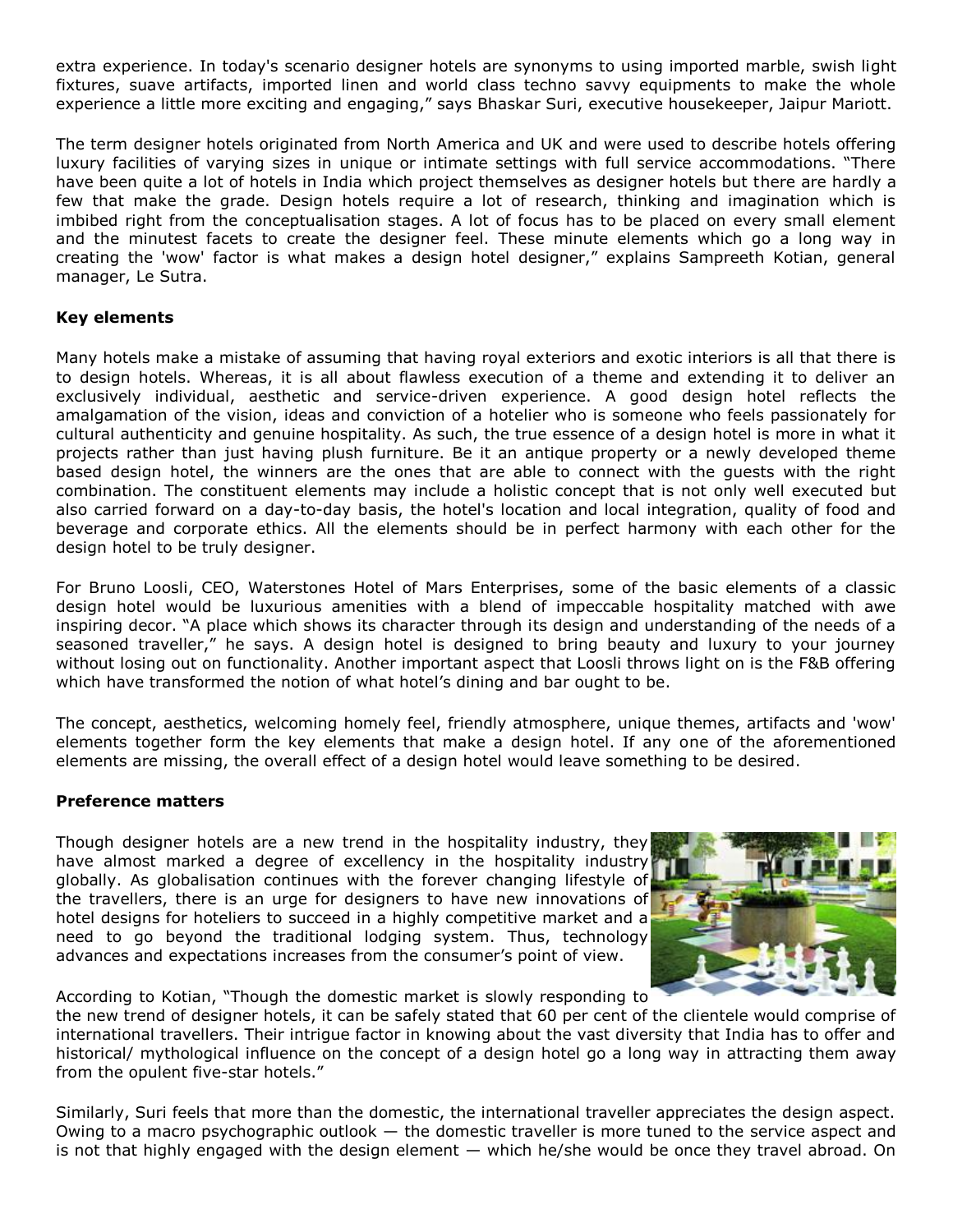the contrary when international travellers visit India, they look for the local Indian experience yet expect international standards to be met. "They are equally important to people who can understand them or have a taste for these. Hotels, for the rest of them it's all same. Design aspects of a hotel make the ambience cosy and personalised and enhance the feeling of hospitality and make customers feel home both for international and domestic travellers," says Garg.

Location plays a very important role in the concept and services proffered by design hotels. Depending upon whether it is located in the city or a resort destination, the charm and services will have a stark contrast. In an urban area, location is definitely crucial to any traveller"s priority list. Be it a tourist or jet setting business traveller, design needs to include the location, prospective customers and surroundings. Kotian feels that boutique hotels in city destinations are not only visited because of their convenience, but also because of the city's fashion/ historical/ mythological/ archaeological influences. "Technology is an important attribute of a city boutique hotel. It could be technology used to emotionally connect guest with the hotel, like music and light, or it could be technology for guests' convenience, such as computers with high-speed internet, cordless phones, DVD players, and flat-screen televisions," he sums up.

In contrast, boutique hotels in resort destinations generally are located in hidden places, like islands or mountains. Unlike the ones in city destinations, technology is not strictly necessary in the resort destinations. Instead, exotic amenities are the core competence of the resort destinations. They commonly offer spas, yoga and/or painting classes and connection to the environment, in order to promote their guest's comfort. The concept of fashion is different in their case, because the more difficult it is to reach the destination by means of common transportation, the more fashionable the location is considered.

#### **Value add versus gimmick**

Several major players in the hospitality industry put forth their opinion in evaluating the concept of a designer hotel, and knowing if it is truly a value add. Kotian says, "Design hotels have typically been unique properties operated by individuals or companies with a small collection. They have made a niche for themselves in the highly evolving hospitality segment. However, their successes have prompted multi-national hotel companies to try and establish their own brands in order to capture a market share. Notable example include Starwood Hotels & Resorts Worldwide's W Hotels, ranging from large boutique hotels to the W 'boutique resorts' category."



"Designer hotels, all over the world are usually smaller in size and unique retreats, what sets them apart from other hotel chains around the world is their passion to be different, luxurious and functional. A true design hotel that prides itself on individuality and its passion for hospitality only adds a value today for a globetrotting traveller. A design hotel could not be bothered about gimmicks as its existence would lie in its individualistic design orientation. It's important these days to celebrate life every day and in every way. Businesses too are successful, when conducted in a place that cultivates productivity and connections," feels Loosli.

"People are attracted to good design. The atmosphere in designer hotels has proven to be a significant aspect in a positive strength of a brand and marks each hotel as a unique experience and makes it a destination in its own right. Thus in order to enhance the brand value and global recognition based on certain designable themes like ascetic modernism, extravagant fantasy, nostalgic opulence and exotic exclusivity; the designer hotels have tweaked their design strategies," says Rohit Sharma of R4 Hospitality.

"New designs always give a fresh feeling and innovations add on to the value of the propositions. The brand value of a hotel enhances every time there is a change in the design or a new design is used," says Garg. Suri adds, "Design is a definite value add as it helps mileage on the brand positioning in that particular location. At the same time, in case of a gap between the brand positioning and design — it could lead to great consumer confusion scenarios and dilute the brand image as well."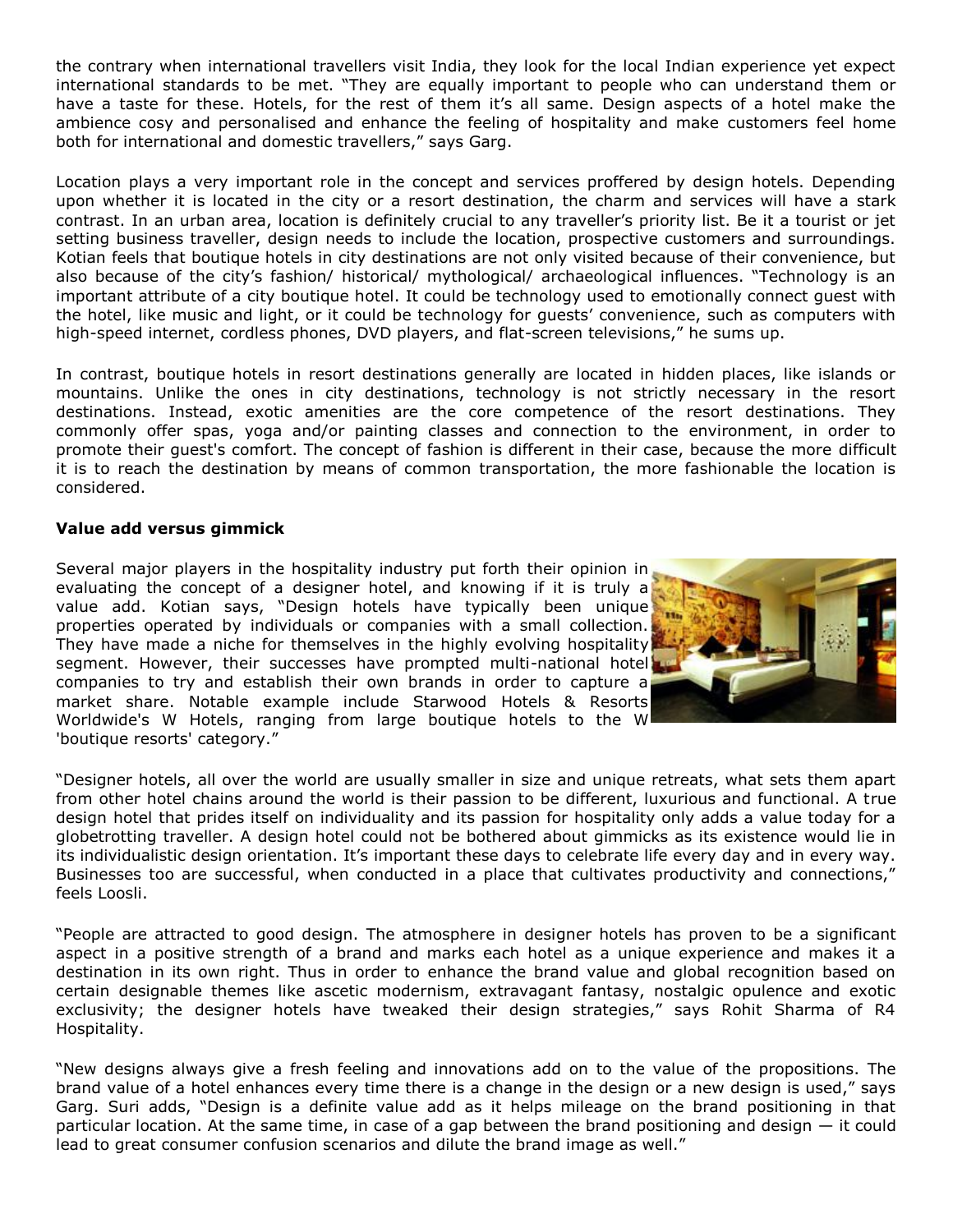## **Changes predicted**

Design is soon to become more important. If we look at the whole design world, hospitality is setting trends. Nowadays an overnight is about an experience and not only a bed-to-rent-for-a-night. The few design hotels in India have a large loyal following, for instance CGH Earth, Apeejay Surrendra Park Group of Hotels, and more. Good genuine design innovations will always have high demand.

"International designs have a following with definite segmentation. But ethnic design with more Indian touch is now becoming contemporary and liked by customers from domestic as well as international markets. It depends on individual perception on the design aspect of an hotel either contemporary or international or ethnic is concerned," feels Ajay Bakaya, executive director, Sarovar Hotels.



"The situation in India is fast changing. Five-star hotels gave way to five-star deluxe

to environmentally sensitive hotels to currently designer hotels. Guests like to be recognised and feel at home which is lacking in the five-star hotels due to the sheer volume of guests they cater to. Designer hotels are not only a refreshing change in this scenario but also an opportunity to add to the overall experience of guests when they relate their trip tales to all and sundry. The appreciation received from international travellers has spurred the initial few designer hotels to open chain properties while forcing the bigger brands to follow suit by adding an additional segment (designer brands) to their existing repertoire of hotels," adds Kotian.

#### **Sharma lists down the changes predicted in the coming future:**

- May lead to 'Glocalisation', the combination of globalisation and localisation, a leading principle in marketing policies of chain hotels
- The designer hotels are encouraged to integrate with the cultural diversity and local styles and by  $\bullet$ applying luxury and personal touches can expand the upper market sectors
- May lead to standardisation
- Imitation of successful sophisticated and innovative designed hotel concept is a proven method to attract new target groups

"The potential is immense. India has seen a boom of heritage hotels in the last two decades and that has put India on the tourism map surely but I think its time that India offers a contemporary version of itself to visitors," she adds.

#### **Future ahead**

According to a survey by Technopak, luxury trends in India for 2011-12 reported that India ranks 15th amongst the countries having the highest number of high net worth (HNI) individuals in the world. As of now highly customised and exclusive luxury goods remain popular in India, therefore the future looks bright for a few designer hotels to open in India. Key hospitality players provide their take on the future of such hotels in India.

Kotian from Le Sutra thinks that there is a lot of potential for designer hotels in India presently and in the near future. "The segment has its clear brand of followers who do not mind coughing up extra money just to experience the unique feel. However, I think there should be a proper gradation for design hotels as well to prevent abuse of the terminology. A guest should not feel cheated when they stay in a hotel claiming to be a design hotel but failing to deliver on most accounts. The focus and planning needs to be more precise to deliver the overall wow factor and ensure mouth-of-word publicity and repeat patronage," he adds.

"The future of designer hotels is remarkable as travellers are looking for authentic experiences when they travel and a designer hotel that captures a sense of location is part of this experience. These hotels serve not only as basis for one's time in another city, but also reminders of that city and of the different